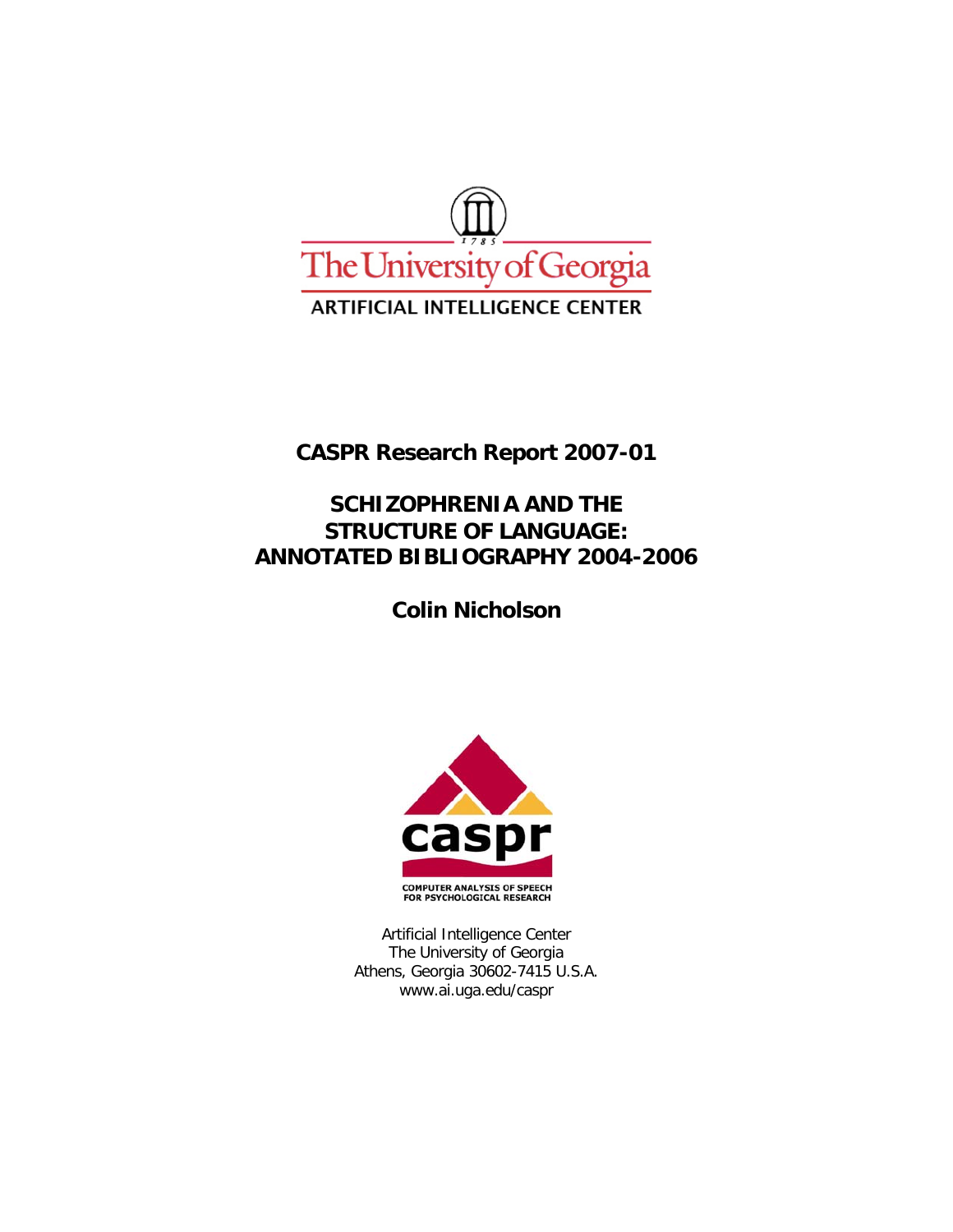Schizophrenia and the Structure of Language: Annotated Bibliography 2004 – 2006

Colin Nicholson

Artificial Intelligence Center The University of Georgia

Last revised April 2007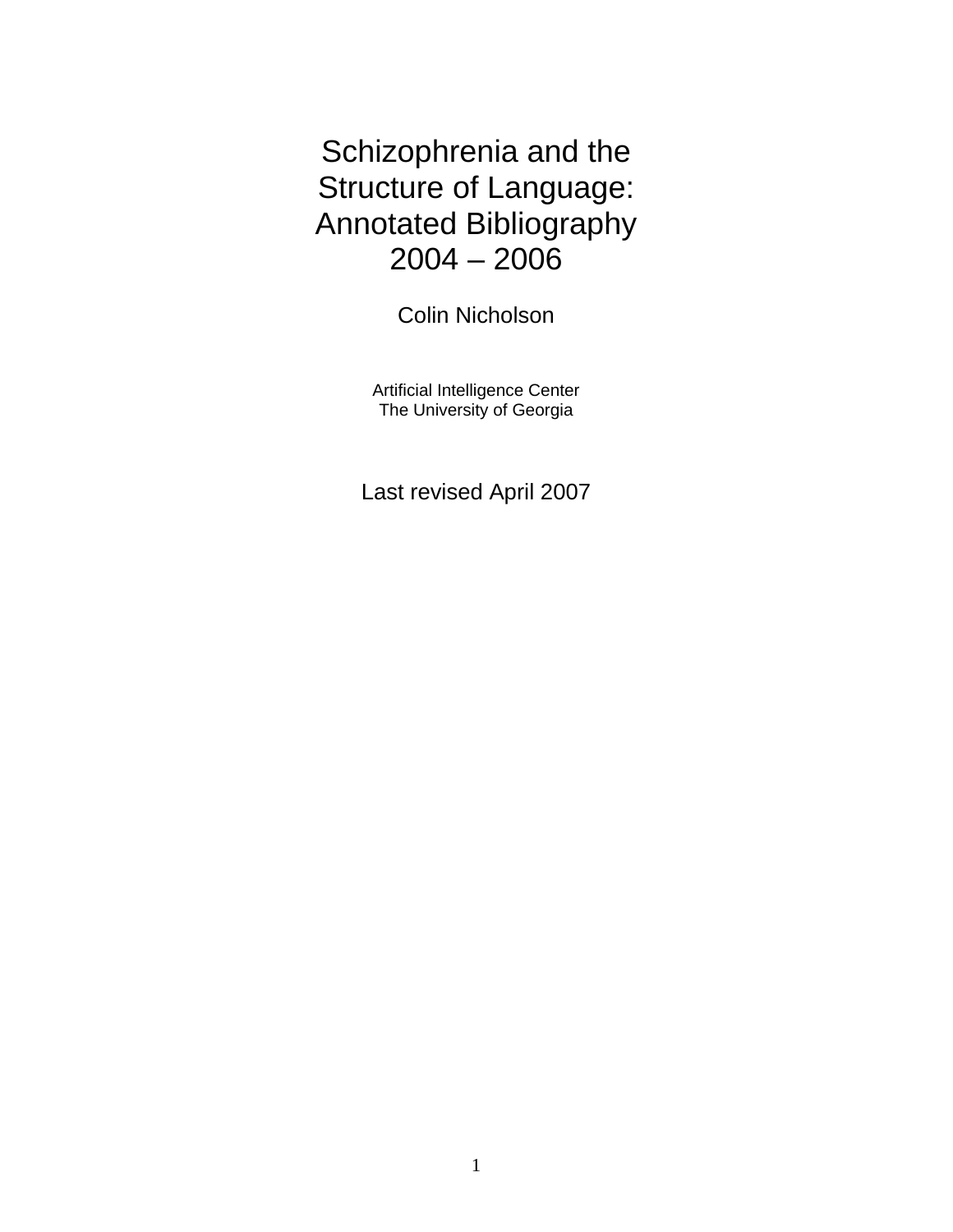# **INTRODUCTION**

 This is an annotated bibliography of papers relevant to the study of schizrophrenia and language. These papers were collected by the CASPR team at the University of Georgia after the team's earlier literature review (Covington et al., 2005), the first item in this bibliography, was complete.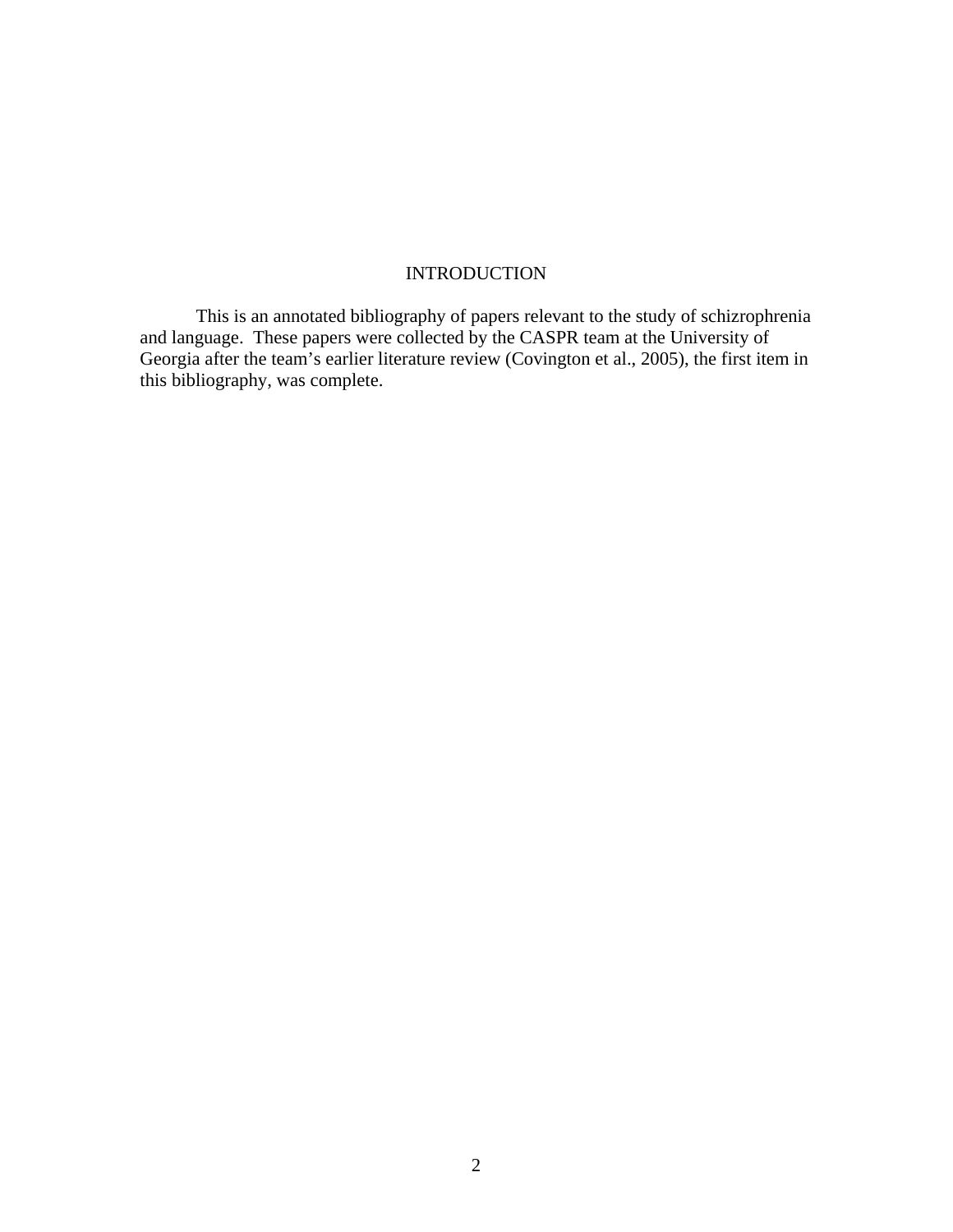# 1 PREVIOUS CASPR REVIEW

# **1.1 2004 Literature Review**

Covington, M. A.; He, C.; Brown, C.; Naci, L.; McClain, J. T.; Fjordbak, B. S.; Semple, J.; and Brown, J. (2005). Schizophrenia and the Structure of Language: the Linguist's View. *Schizophrenia Research* 77(1):85–98, 2005.

 This is a review of relevant literature related to language and schizophrenia since the 19<sup>th</sup> century. The CASPR team at the University of Georgia put it together. The team focuses on examining the disorder schizophrenia and its effects from the viewpoint of a linguist.

# 2 BRAIN ACTIVITY

# **2.1 EEG Waves**

Fogelson, N., and Loukas, C. (2004). A Common N400 EEG Component Reflecting Contextual Integration Irrespective of Symbolic Form. *Clinical Psychology* 115:1349– 1358.

Experimenters performed multichannel EEG recordings on 10 healthy subjects. The focus was on EEG waves modulated by context found 400 ms after the presentation after of a new stimulus. The experimenters found that one element of activity contributing to these waves is common to different symbolic forms.

# 3 LANGUAGE

# **3.1 Discourse and Aging**

# 3.1.1 Narrative Speech

Juncos-Rabadan, Onesimo; Pereiro, Arturo X.; and Rodriguez, Maria S. (2005). Narrative Speech in Aging: Quantity, Information Content, and Cohesion. *Brain and Language* 95:423–434.

Experimenters performed a study to examine age-related changes in the narrative speech of adults who told stories after looking at pictures. Experimenters found that age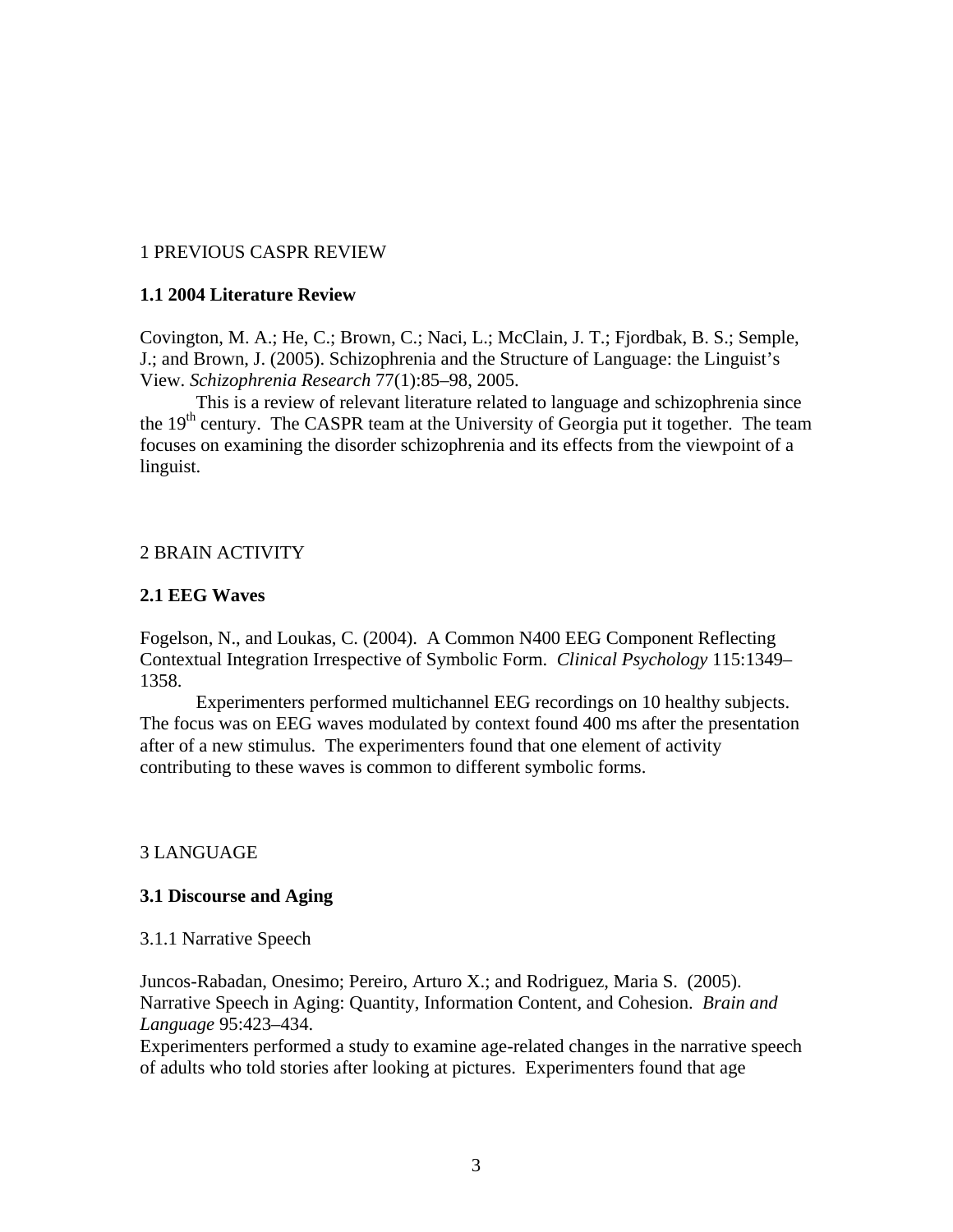increases quantity, reduces density of information content and cohesive reference of narratives and increases the units of irrelevant content.

3.1.2 Analysis of Writers

Wilson, A. N. (2005). A Beautiful Creature That Jumps. *Brain* 128:237–238.

The author discusses how writers' works change as they age, citing John Milton and Iris Murdoch as examples.

# **3.2 Language Origins**

Crow, T. J. (2005). Who forgot Paul Broca? The Origin of Language as Test Case for Specialization Theory. *Journal of Linguistics* 41:133–156.

Timothy Crow examines how language might create problems for Darwin's evolutionary theory. Crow looks at what defines a species and how a species transition might work. Crow sees language as an interesting test case for speciation theory; is might fit in with Darwin's species-defining characteristics, but not smoothly.

Sole, R. (2005). Syntax for Free? *Nature* 434:289.

This is an article in the *Nature* journal about how syntax may have emerged in human language.

# **3.3 Natural Language Processing**

Bikel, Daniel. (2004). Intricacies of Collins' Parsing Model. *Computational Linguistics* 30:479–511.

This article discusses the natural language processing parsing model made by Michael Collins. The author analyzes unpublished details on the parser and offers new insight into the parser on issues such as the importance of lexical head choice on discriminative power.

Miltsakaki, E., and Kukich, E. (2004). Evaluation of Text Coherence for Electronic Essay Scoring Systems. *Natural Language Engineering* 10(1):25–55.

Researchers use the Educational Testing Service's e-rater essay scoring system to examine whether local discourse coherence might be a significant contribution to the evaluation of essays. In particular, researchers looked at rough-shifts transitions: when topics are short-lived and unconnected. The researchers concluded that rough-shifts do indicate a source of incoherence.

# **3.4 Parallel Architecture**

Phillips, Colin, and Lau, Ellen (2004). Foundational Issues. *Journal of Linguistics* 40:571–591.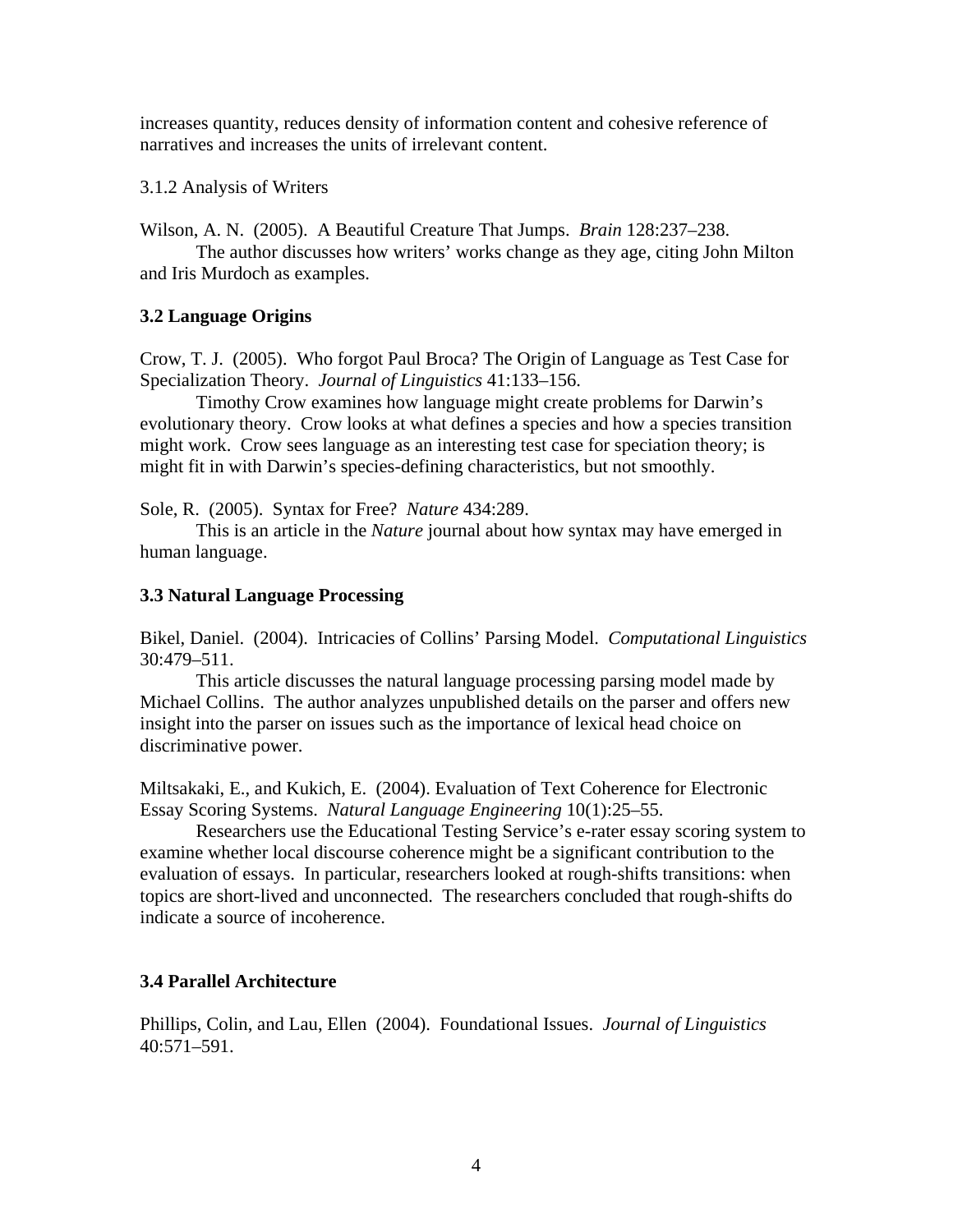This article is a review of Ray Jackendoff's book *Foundations of Language*. It examines parallel architecture and the problems Jackendoff claims that the method solves. The authors remain unconvinced of Jackendoff's claims.

#### **3.5 Reading Comprehension**

Gorin, Joanna S. (2005). Manipulating Processing Difficulty of Reading Comprehension Questions: The Feasibility of Verbal Item Generation. *Journal of Educational Measurement* 42(2):351–373.

The experiment described in this paper manipulated the processing difficulty of reading comprehension questions. Results showed that the manipulation of some features such as increased use of negative wording increases item difficulty in some cases. Other features affected reaction time.

#### **3.6 Speech Analysis**

Cannizzaro, Michael; Reilly, Nicole; and Reilly, Peter J. (2004). Speech Content Analysis in Feigned Depression. *Journal of Psycholinguistic Research* 33(4):289–301.

Computerized speech analysis software was used to study the speech of adults who were feigning depression; experimenters were curious if adults who were feigning depression would show linguistic differences when compared to adults using their normal speech. Significant differences were found in the frequency of usage of words in the category "tool" between the two groups.

### **3.7 Syntactic Theories**

Croft, William. (2004). Syntactic Theories and Syntactic Methodology: a Reply to Seuren. *Journal of Linguistics* 40:637–654.

William Croft criticizes an attack on the theory of syntactic representation argued for in Croft's 2001 book Radical Construction Grammar: *Syntactic Theory in Typological Perspective.* Seruren had stated that radical construction grammar is not modular and does not refer to rules.

#### **3.8 Syntax vs Semantics**

Garrard, P.; Carrol, E.; Vinson, D; and Vigliocco, G. (2004). Dissociation of Lexical Syntax and Semantics: Evidence from Focal Cortical Degeneration. *Neurocase*, 10(5), 353–362.

This paper examines the question of whether information relevant to meaning and structure relies on a common language processor or on separate subsystems. Experimenters compared a syntactic contrast (between count nouns and mass nouns) and a semantic difference (between naturally occurring and man-made substances) to show a difference between semantic and syntactic aspects of single word processing in a patient with semantic impairments.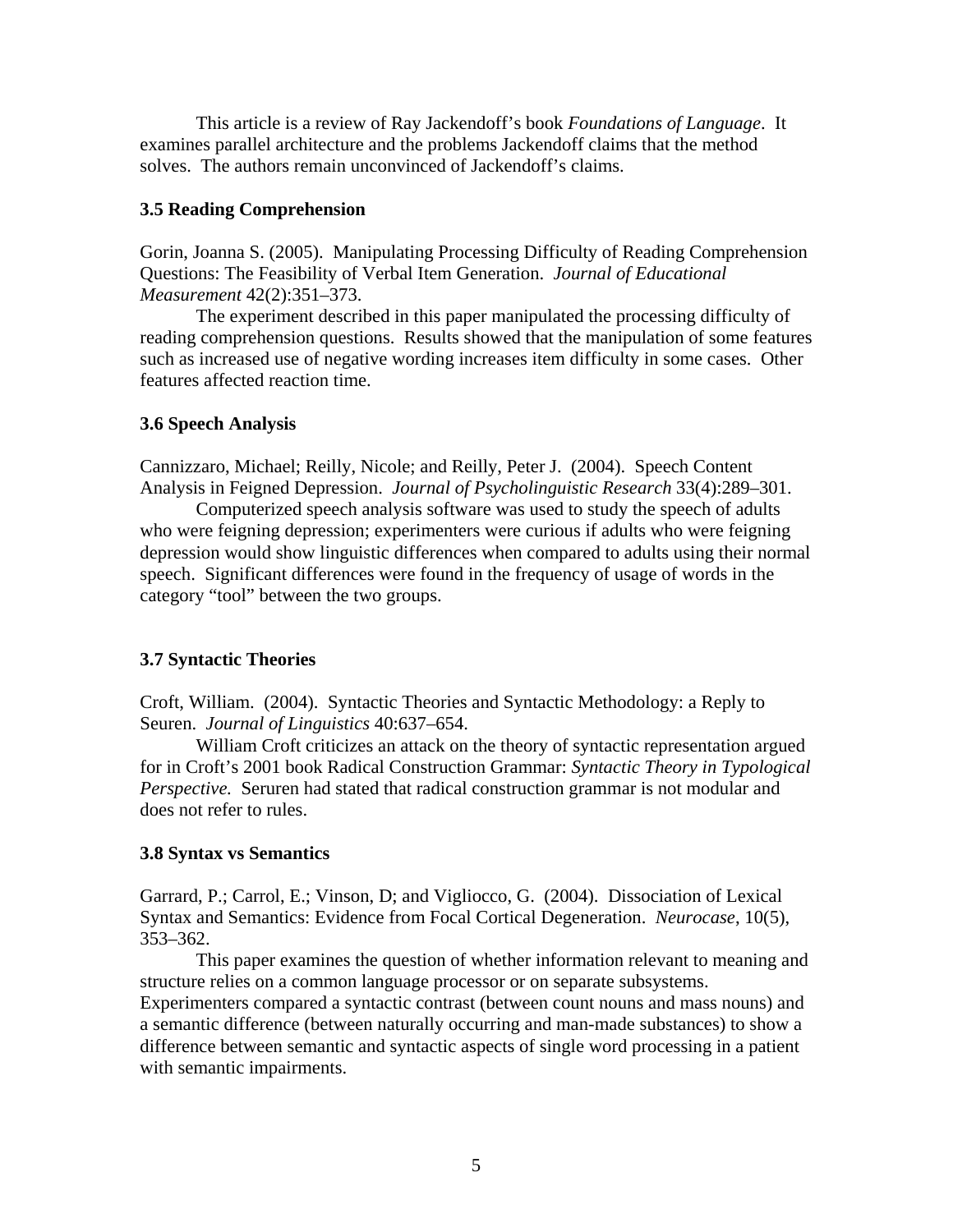### **3.9 Theories**

Stowe, Laurie A.; Haverkort, Marco; and Zwarts, Frans (2005). Rethinking the Neurological Basis of Language. *Lingua* 115:997–1042.

Researchers provide an overview of some issues that have arisen when viewing neuroimaging data and attempting to reconcile the data with what is traditionally thought about language areas of the brain. Different areas of the brain are discussed with their potential new functions.

Wettler, Manfred; Rapp, Reinhard; and Sedlmeier, Peter (2005). Free Word Associations Correspond to Contiguities Between Words in Texts. *Journal of Quantitative Linguistics* 12:111–122.

Researchers attempt to show that human associative responses can be predicted from contiguities between words in language use. This supports the hypothesis that the behavior of participants in the free association task can be explained by associative learning.

### **3.10 Verb Fluency**

Ostberg, P.; Fernaeus, S. E.; Hellstrom, A.; Bogdanovic, N.; and Wahlund, L.O. (2005). Impaired Verb Fluency: A Sign of Mild Cognitive Impairment. *Brain and Language* 95:273–279.

Researchers compared verb fluency to noun and letter-based fluency in subjects of varying cognitive deficit. Researchers suggested that reduced very fluency may serve as a model for dementia.

### **3.11 Word Frequency**

Ferrer i Cancho, R. (2004). The Variation of Zipf's Law in Human Language. *The European Physical Journal B* 44:249–257.

The author discusses the variations of the word frequency spectrum. The word frequencies in the spectrum are arranged according to Zipf's law. He hypothesizes that this variation reflects our effort to maximize the information transfer and the cost of communication that is imposed by the limits of our brain. The author looks at the balance between cost and communication efficiency.

### 4 MEDICINE

### **4.1 Ketamine**

Fu, Cynthia H. Y.; Abel, Kathryn M.; Allin, Matthew P. G.; Gasston, David; Costafreda, Sergi G.; Suckling, John; Williams, Steve C. R.; and McGuire, Phillip K. (2005). Effects of Ketamine on Prefrontal and Striatal Regions in an Overt Verbal Fluency Task: a Functional Magnetic Resonance Imaging Study. *Psychopharmacology* 183:92–102.

The authors investigated the effects of ketamine on the performance and neural correlates of verbal fluency, which engages executive function. 10 healthy individuals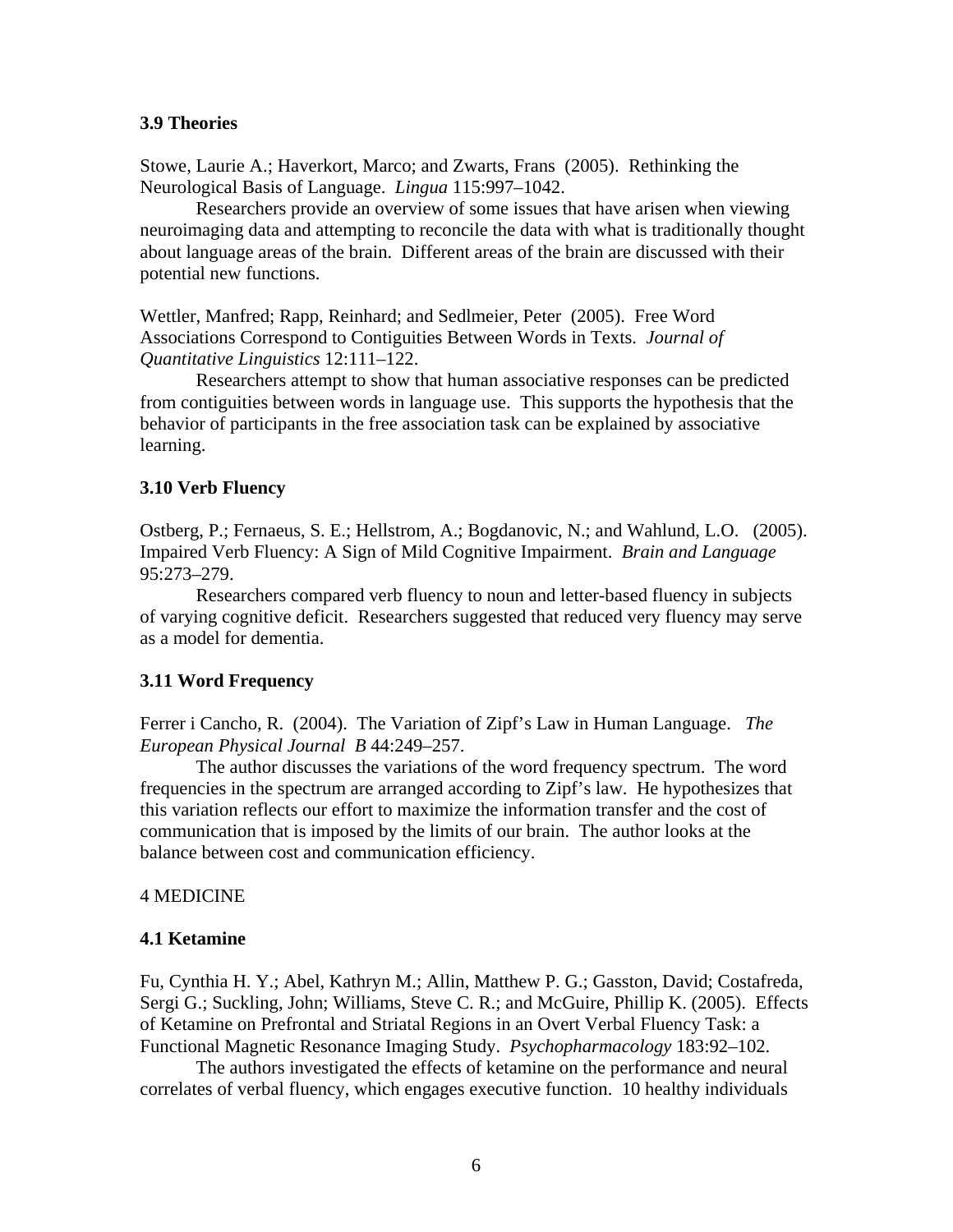took ketamine and performed a verbal fluency task as they were scanned for a MRI. The symptoms displayed by the individuals with ketamine were similar to those of individuals in an acute psychotic state.

Parwani, Arti; Weiler, Martin A.; Blaxton, Theresa A.; Warfel, Dale; Hardin, Michael; Frey, Kristen; and Lahti, Adrienne C. (2005). The Effects of a Subanesthetic Dose of Ketamine on Verbal Memory in Normal Volunteers. *Psychopharmacology* 183:265–274.

Experimenters studied the effect of the drug ketamine on individuals' mental status; the recall performance of individuals on identifying items was tested before and after administering doses of the drug. It was concluded that evidence suggests that ketamine negatively affects the verbal memory performance of individuals.

#### **4.2 Psychosis**

Kapur, Shitji; Mizrahi, Romina; and Li, Ming (2005). From Dopamine to Salience to Psychosis–Linking Biology, Pharmacology, and Phenomenology of Psychosis. *Schizophrenia Research* 79:59–68.

Authors present a heuristic framework that attempts to link the biology, phenomenology, and pharmacology of psychosis. The framework discussed looks at how antipsychotic medication can block dopamine receptors; this leads to the attenuation of aberrant novelty and salience.

#### 5 AUTISM

#### **5.1 Brain Connections**

Firth, Chris (2004). Is Autism a Disconnection Disorder? *The Lancet* 3:577.

The author of this article suggests that abnormal connectivity might be related to autism. He is unsure of precisely where the connections would be in the brain. He considers feed-forward and feedback connections.

### 6 ALZHEIMER'S DISEASE

### **6.1 Constrained Sentence Production**

Altman, Lori J. P. (2004). Constrained Sentence Production in Probable Alzheimer Disease. *Applied Psycholinguistics* 25:145–173.

Adults with mild probable Alzheimer's disease were found to produce fewer correct responses when asked to make a sentence using a verb and two nouns provided by an experimenter when compared with adults without probable Alzheimer's disease. Experimenters suggest that these results add support to the theory that the ability to fully activate semantic representations in impaired in probable Alzheimer's disease.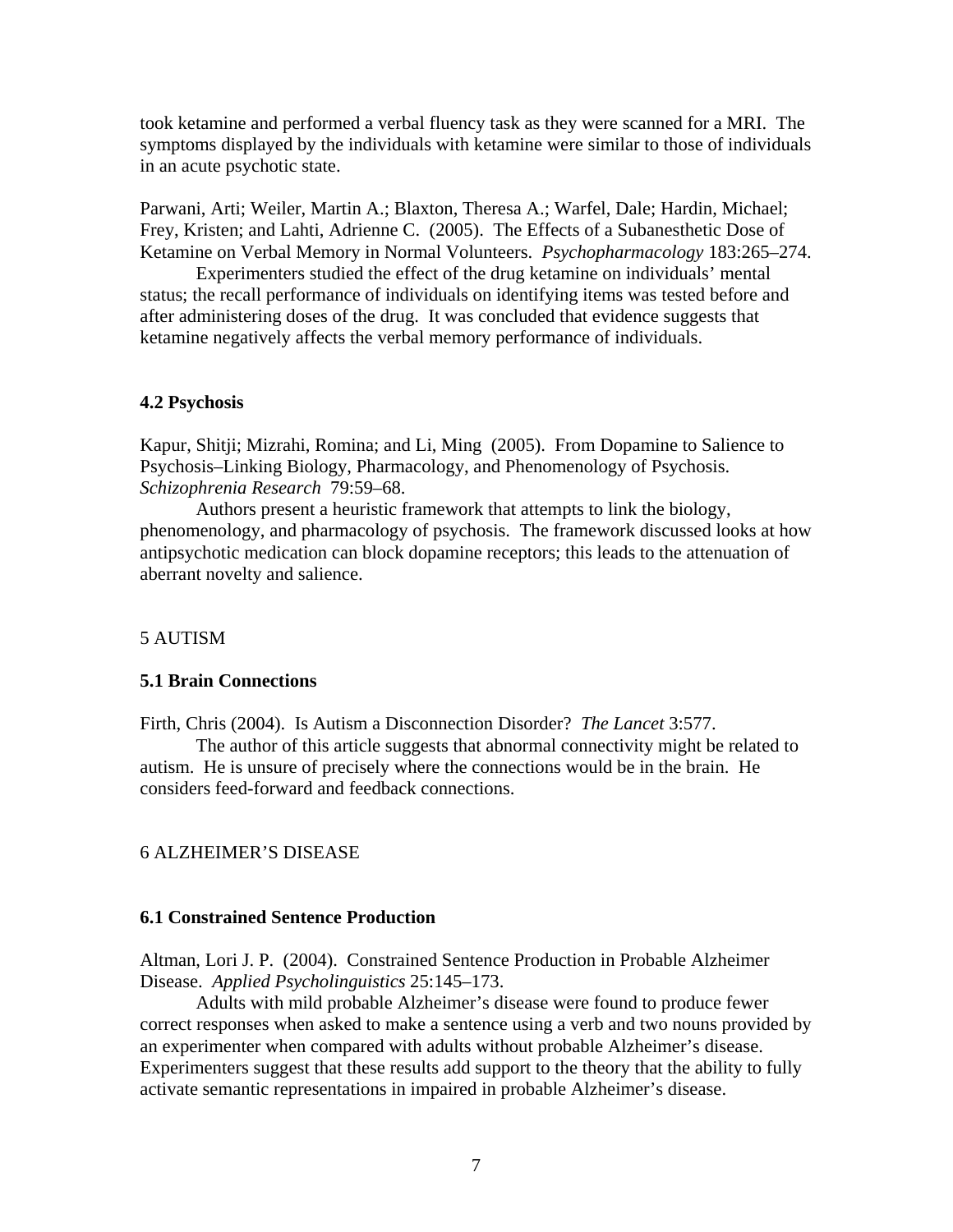### **6.2 Lexical Analysis**

Garrard, Peter; Maloney, Lisa M.; Hodges, John R.; and Patterson, Karalyn (2005). The Effects of Very Early Alzheimer's Disease on the Characteristics of Writing by a Renowned Author. *Brain* 128:250–260.

Researchers study the work of British post-war author Iris Murdoch to examine the effects of the early stages of Alzheimer's disease. Automated textual analysis was used to show differences in lexical diversity and lexical characteristics in her works at different stages of the disease.

Venneri, Annalena; Forbes-McKay, Katrina E.; and Shanks, Michael F. (2005). Letter to the Editor. *Brain* 128:E27.

This letter is in reference to an article about Murdoch's final novel and a linguistic analysis of the writing in an attempt to seek a method of identifying signs of Alzheimer's disease in writing. The authors state that their findings appear to indicate that detailed analysis of the semantic aspects of language using laboratory tests can detect subtle changes at a very early stage with accuracy and high discriminatory power.

# **6.3 Spontaneous Speech**

Forbes-McKay, K.E., and Venneri, A. (2005). Detecting Subtle Spontaneous Language Decline in Early Alzheimer's Disease with a Picture Description Task. *Neurological Science* 26: 243–254.

Spontaneous speech and writing skills were studied in individuals with Alzheimer's disease. Over 70 % of Alzheimer's patients performed below average on the tasks designed to measure semantic processing.

# 7 BIPOLAR AFFECTIVE DISORDER

# **7.1 Emotional Salience**

Tai, S.; Haddock, G.; and Bentall, R. (2004). The Effects of Emotional Salience on Thought Disorder in Patients with Bipolar Affective Disorder. *Psychological Medicine* 34:803–809.

Researchers sought to explore the effects of emotionally salient material on thought disorder in patients with bipolar affective disorder. They found that manic patients presented with significantly more thought disorder than any other group in both conditions and exhibited the greatest reaction to emotionally salient material.

### 8 BODY DYSMORPHIC DISORDER

# **8.1 Form**

Phillips, Katharine. (2004). Psychosis in Body Dysmorphic Disorder. *Journal of Psychiatric Research Vol*. 38:63–72.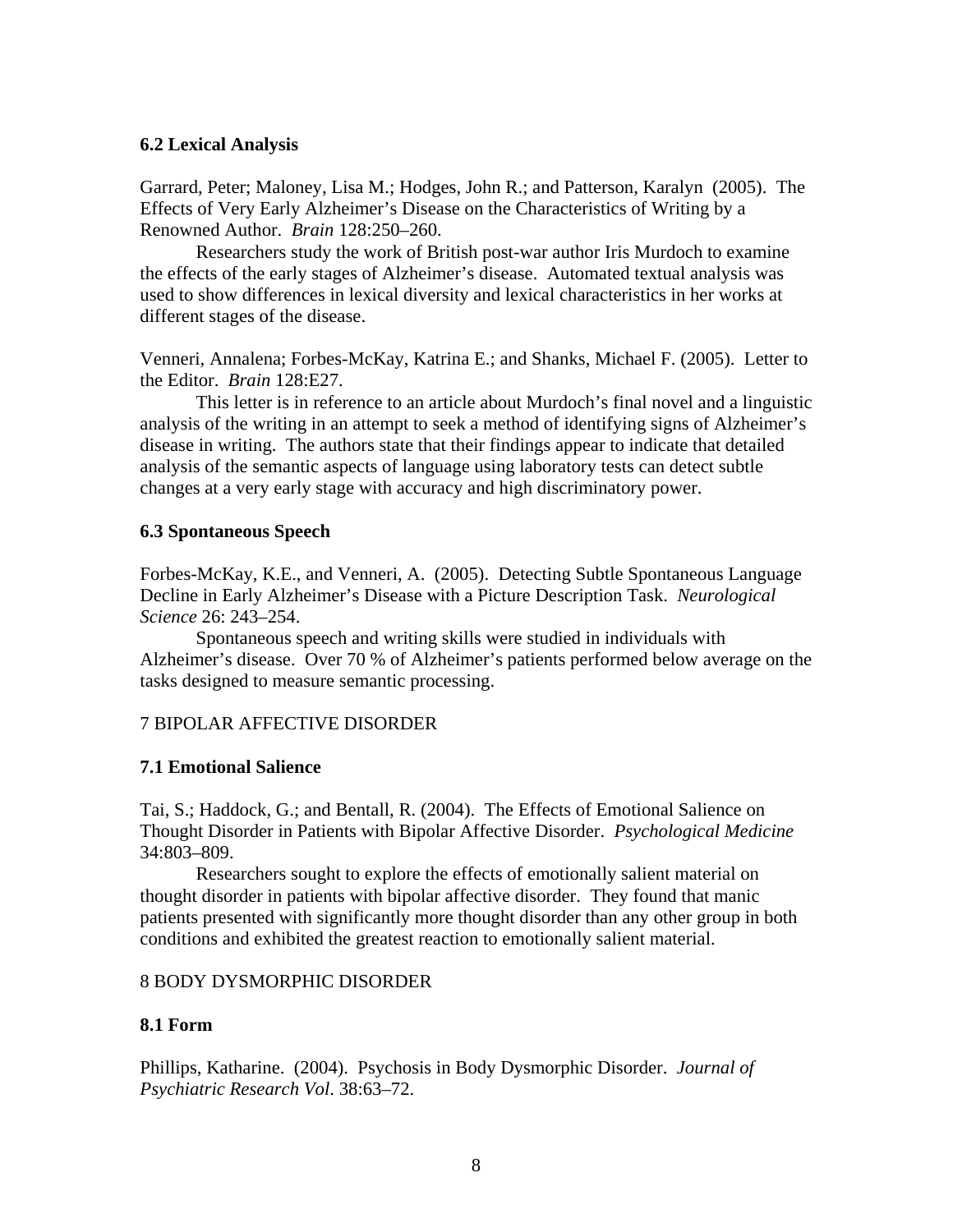Researchers investigate body-dysmorphic disorder's delusional form. They suggest that a dimensional model of psychosis in these disorders may be more accurate than the DSM's current categorical view.

#### 9 DEPRESSION

### **9.1 Treatment**

Zarate Jr., C.A.; Singh, J. B.; Carlson, P. J.; Brutsche, N. E.; Ameli, R.; Luckerbaugh, D. A.; Charney, D. S.; and Manji, H. K. (2006). A Randomized Trial of an *N*-methyl-Daspartate Antagonist in Treatment-Resistant Major Depression.*Archives of General Psychiatry* 63:856–864.

Experimenters attempted to determine if a rapid antidepressant effect could be achieved with an antagonist at the *N*-methyl-D-aspartate receptor in subjects with major depression. After giving doses of ketamine to subjects with major depression, the experimenters concluded that robust and rapid antidepressant effects resulted from a single intravenous dose of an *N*-methyl-Daspartateantagonist; onset occurred within 2 hours post infusion and continued to remain significant for 1 week.

#### 10 GENERAL MENTAL ILLNESS

#### **10.1 Causes**

Holguin Lew, Jorge C. (2004). Historia y neurociencias: Psiquiatria e Investigacion Neurobiologica: Entre la Fascinacion y la Insatisfaccion. *Revista Colombiana de Psiquiatría* Suplemento No. 1, Vol. XXXIIII.

This paper is a summary of the history of researchers attempting to answer the question of what causes mental illness. It is in Spanish.

#### **10.2 Delusions**

Rhodes, J. E., and Jakes, S. (2004). The Contribution of Metaphor and Metonymy to Delusions. *Psychology and Psychotherapy: Theory, Research, and Practice* 77:1–17.

Researchers investigated the possible role of metaphorical thinking in psychotic delusions. Participants with delusions were used in the study of their delusional beliefs. In the end, their conclusion suggests that for some participants there may have been a crucial period when the person has unusual experiences, psychosocial difficulties, and made attempts involving metaphor/metonymy to understand these experiences. Furthermore, some participants described very recent, unusual experiences using metaphorical terms; and they speculate on the possibility that the content of the metaphors contributes to a continuation of psychotic experience.

### 11 PARKINSON'S DISEASE

#### **11.1 Speech Pattern Analysis**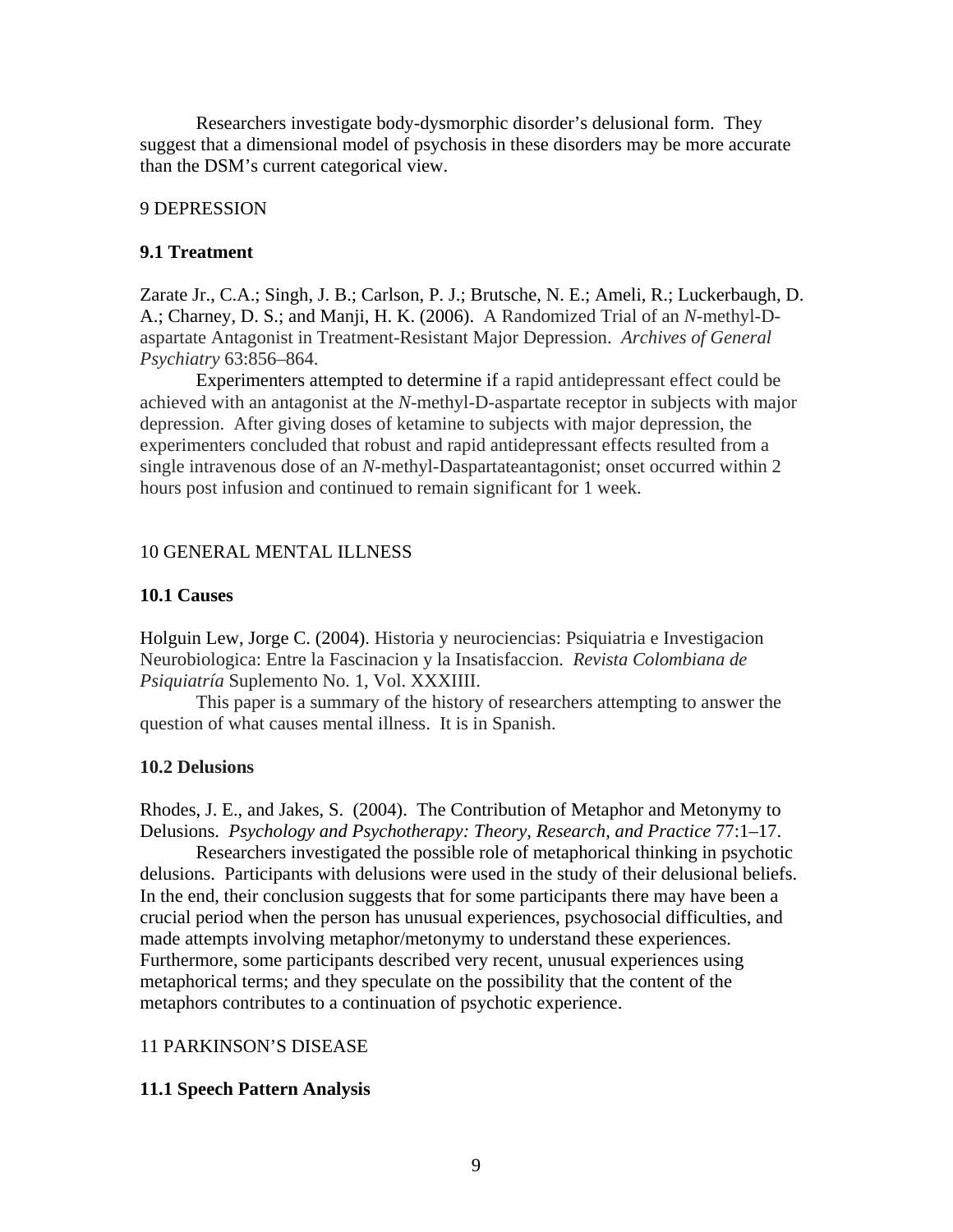Hensley, Scott. (January 7, 2005). New Test May Detect Parkinson's Early, Aid Search for Drug. *Wall Street Journal* pp. B1.

This is an article for Science Journal. It discusses an idea of the drug company Pfizer to detect Parkinson's disease by analyzing speech patterns.

### **11.2 Acoustic Measuring**

Harel, Brian T.; Cannizzaro, Michael S.; Cohen, Henri; Reilly, Nicole; and Snyder, Peter J. (2004). Acoustic Characteristics of Parkinsonian Speech: a Potential Biomarker of Early Disease Progression and Treatment. *Journal of Neurolinguistics* 17:439–453.

In the experiment described in this paper, two individuals with Parkinson's disease had their speech analyzed over a ten-year period to determine if certain acoustic measures were sensitive markers of early pathophysiologic changes or treatment response.

### 12 SCHIZOPHRENIA

Mueser, Kim T., and McGurk, Susan R. Schizophrenia. (2004). *The Lancet* 363:2063– 72.

This is a basic paper on schizophrenia: its symptoms, causes, and treatments.

#### Murray, Robin. (2005). SRF Interviews.

http://www.schizophreniaforum.org/for/int/default.asp

This is an interview the Schizophrenia Research Forum conducted with Robin Murray, a leader in European schizophrenia research. He discusses many aspects of schizophrenia, from the nature of the disease to environmental factors.

### **12.1 Associations**

Maher, Brendan A.; Manschreck, Theo C.; Linnet, Jakob; and Candela, Steven (2005). Quantitative Assessment of the Frequency of Normal Associations in the Utterances of Schizophrenia Patients and Healthy Controls. *Schizophrenia Research* 78:219–224.

Experimenters hypothesized that coherent utterances elicited from a sample of schizophrenic patients will present a higher mean frequency of normative associations than in normal controls; and there is a positive association between total associations in utterances and hyperassociative activity (positive facilitation) as assessed by a semantic priming task. After tests were performed on schizophrenic patients and controls, it was found that schizophrenia patients produced higher mean totals of associations compared to controls. Patients with positive facilitation scores in the controlled processing interval of the semantic priming procedure, there was a correlation between facilitation scores and total frequency of associations.

### **12.2 Causes**

#### 12.2.1 Cannabis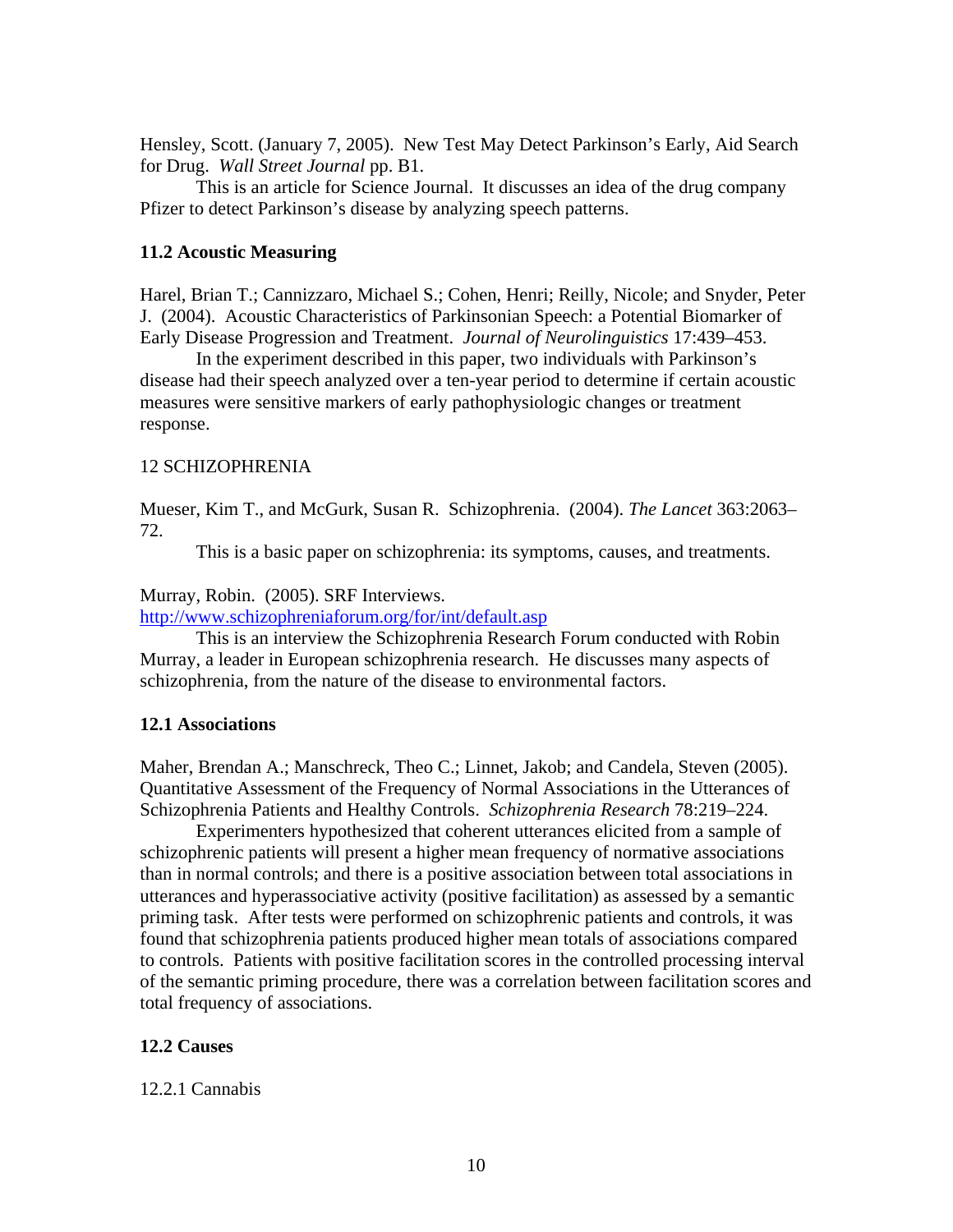Henquet, Cecile; Murrah, Robin; Linszen, Don; and van Os, Jim (2005). The Environment and Schizophrenia: The Role of Cannabis Use. *Schizophrenia Bulletin* Vol. 31 No 3 pp. 608–612.

Cannabis was tested on individuals diagnosed with a psychotic disorder as well as individuals with high levels of liability to psychosis. Experimenters determined that cannabis usage was a cause in the development and prognosis of psychological disorders.

### **12.3 Cognition**

#### 12.3.1 Cognitive Deficits

Fioravanti , Mario; Carlone, Olimpia; Vitale, Barbara; Cinti, Maria Elena; and Clare, Linda (2005). A Meta-Analysis of Cognitive Deficits in Adults with a Diagnosis of Schizophrenia. *Neuropsychology Review* 15(2):73–95.

Researchers analyzed over a thousand studies done between 1990 and 2003 examining the cognitive deficits of adults with schizophrenia. IQ, memory, language, executive function, and attention were examined. The schizophrenic patients showed poor performance in all five cognitive areas when compared to healthy controls.

12.3.2 Cognitive Differences

Heinrichs, Walter (2005). The Primacy of Cognition in Schizophrenia. *American Psychologist* 60:229–242.

This is an article that discusses the use of cognitive tasks in diagnosing and treating schizophrenia. The history of different neuroimaging techniques (such as MRI and PET scanning) is discussed. The author concludes that cognitive differences between schizophrenic patients and healthy individuals are the most significant means of distinguishing between schizophrenic brains and those of healthy individuals.

12.3.3 Cognitive Functions

Jonides, John, and Nee, Derek Evan (2005). Assessing Dysfunction Using Refined Cognitive Methods. *Schizophrenia Bulletin* Vol. 31 No. 4 pp. 823–829.

The authors discuss two cognitive functions that are linked with psychological disorders. Sophisticated neuroimaging methods and lesion data are used to aid the understanding of the component process of these cognitive functions.

#### 12.3.4 Hemisphere Functions

Mitchell, Rachel L. C., and Crow, Tim J. (2005). Right Hemisphere Language Functions and Schizophrenia: The Forgotten Hemisphere? *Brain* 128:963–978.

Researchers discuss the importance of right hemisphere language functions when used in social communication. Researchers found evidence that they believe supports the hypothesis that the core deficit in psychosis is a failure of segregation from left and right hemisphere functions.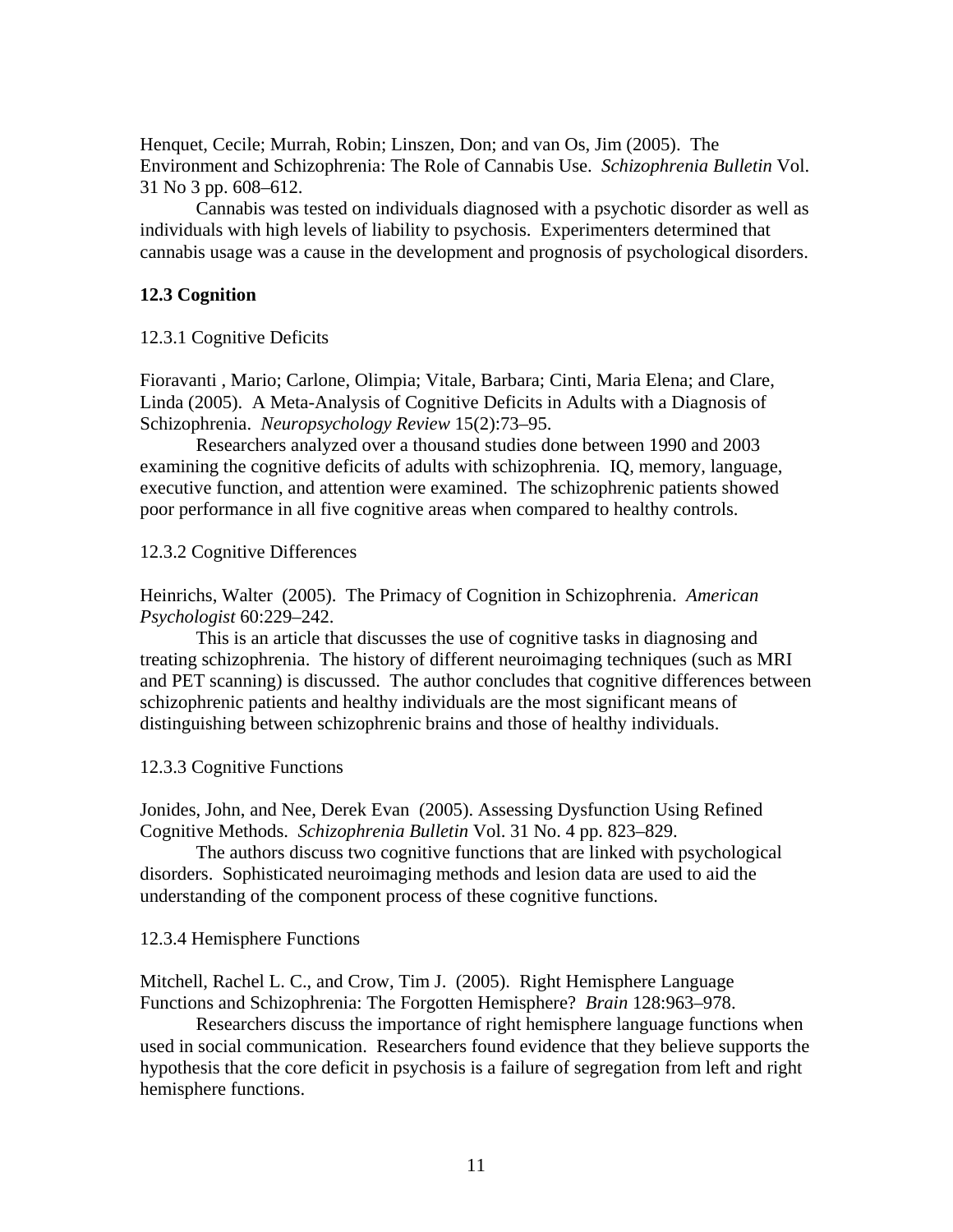### 12.3.5 Memory

Wittorf, Andreas; Klingberg, Stefan; and Wiedemann, Georg (2004). Secondary Verbal Memory: A Potential Endophenotype of Schizophrenia. *Journal of Psychiatric Research* 38:601–612.

Experimenters attempted to identify neuropsychological endophenotypes of schizophrenia that met the criteria of stability and sensitivity. They gave comprehensive neuropsychological tests to 26 non-schizophrenic first-degree relatives together with their affected family members. They concluded that the secondary verbal memory seems to be a potential endophenotypic marker of schizophrenia.

# **12.4 Decision Making**

Shurman, Brett; Horan, William; Nuechterlein, Keith H. (2004). Schizophrenia Patients Demonstrate a Distinctive Pattern of Decision-Making Impairment on the Iowa Gambling Task. *Schizophrenia Research* 72:215–224.

Researchers examined schizophrenic patients and non-schizophrenic controls while they performed the Iowa Gambling Task. The results of the study suggest that individuals with schizophrenia display a pattern of compromised decision-making that is somewhat distinct from that found in OFC lesion patients and that may be linked to certain clinical symptoms.

# **12.5 Drug Development**

Carter, Cameron (2005). Applying New Approaches From Cognitive Neuroscience to Enhance Drug Development for the Treatment of Impaired Cognition in Schizophrenia. *Schizophrenia Bulletin* 31(4):810–815.

This paper looks at how researchers are currently attempting to treat the cognitive impairments that are caused by schizophrenia. The author discusses the "cognitive revolution" in experimental psychology that has influenced a new type pf neuroscience and how these new ideas may assist with treating cognitive impairments in schizophrenia.

# **12.6 Formal Thought Disorder**

Vaever, Mette S.; Licht, Deborah M.; Moller, Lise; Perlt, Dorthe; Jorgensen, Age; Handest, Peter; Pamas, Josef (2004). Thinking Within the Spectrum: Schizophrenic Thought Disorder in Six Danish Pedigrees. *Schizophrenia Research* 72:137–149.

Researchers attempted to examine the specificity of formal thought disorder (FTD) in the schizophrenia spectrum disorders and the hypothesized linear aggregation of formal thought disorder within pedigrees. They found that individuals with a schizophrenia diagnosis had higher global levels of FTD, exhibited more severe types of FTD, and had a qualitatively different type of FTD than did participants with other diagnoses or no mental illness.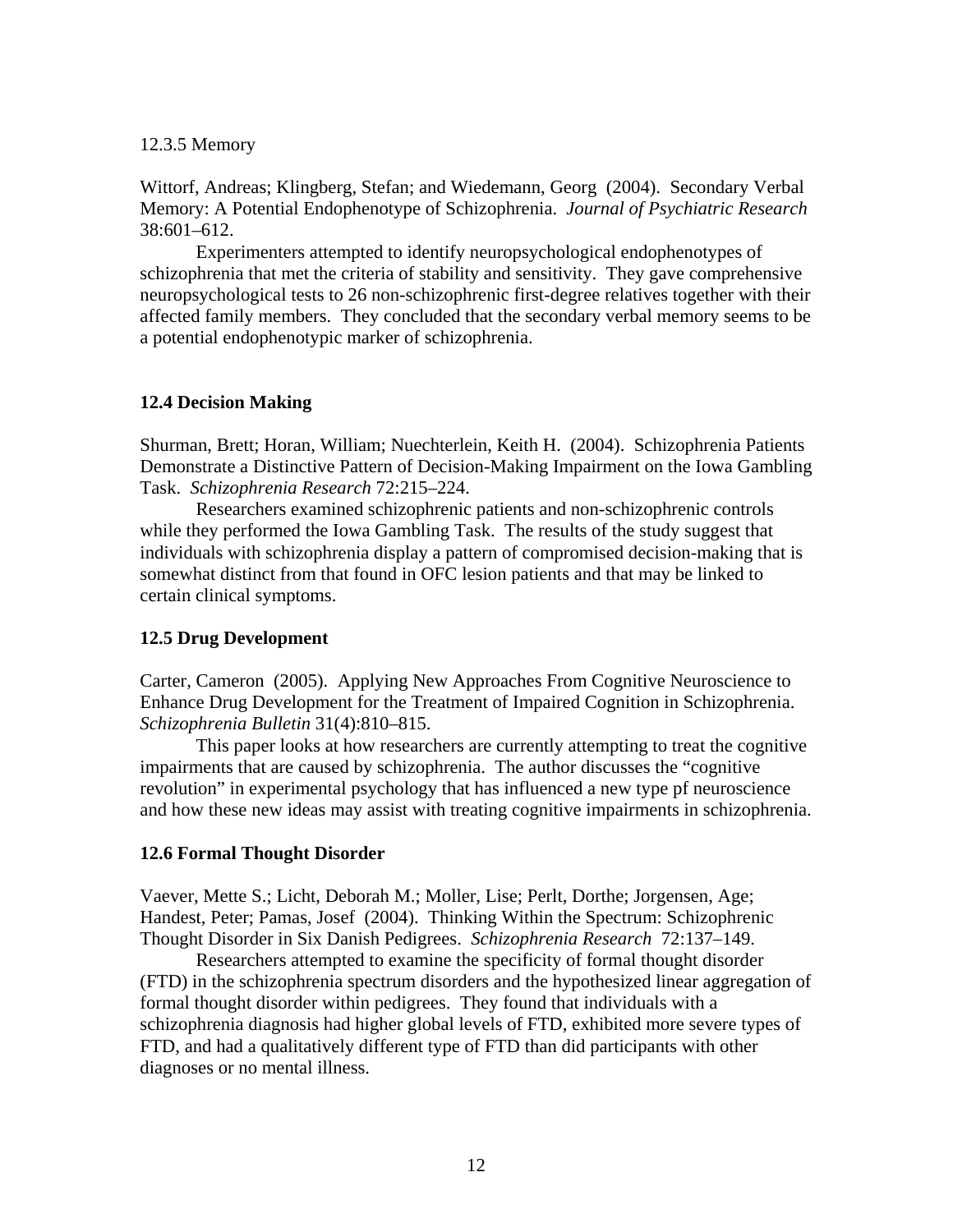### 12.6.1 Semantic/Executive Affects

Barrara, A.; McKenna, P. J.; and Berrios, G. E. (2005). Formal Thought Disorder in Schizophrenia: an Executive or Semantic Deficit? *Psychological Medicine* 35:121–132.

Experimenters were curious about the schizophrenic symptoms of formal thought disorder and how they are connected with semantic and executive dysfunction. They gave tests of executive and semantic control as well as tests measuring verbal fluency and comprehension to schizophrenic patients with and without formal thought disorder as well as healthy, non-schizophrenic controls. The patients with formal thought disorder were impaired on all executive tests but only on one semantic test, which dealt with semantic associations between concepts. The experimenters suggested that formal thought disorder in schizophrenia impairs executive function and has an unknown effect on semantic function.

Stirling, John; Hellewell, Johnathan; Blakey, Andrew; Deakin, William (2006). Thought Disorder in Schizophrenia is Associated With Both Executive Dysfunction and Circumscribed Impairments in Semantic Function. *Psychological Medicine* 36:475–484.

Researchers investigated the origin of formal thought disorder. They concluded that the origins of thought disorder seem more closely linked to deficits in executive functioning and semantic processing than to impairments in other language functions or general cognition.

#### 12.6.2 Verbal Productivity

Bowie, Christopher R.; Tsapelas, Irene; Friedman, Joseph; Parrella, Michael; White, Leonard; and Harvey, Phillip D. (2005). The Longitudinal Course of Thought Disorder. *American Journal of Psychiatry* 162:793–795.

Patients with geriatric schizophrenia were studied for verbal underproductivity and disconnection in thought disorder. Thought, language, and communication were measured once and again after an average period of 2.3 years for 220 patients with chronic schizophrenia. It was found that verbal underproductivity increased over time; disconnection did not seem to change.

### **12.7 Hallucinations**

#### 12.7.1 Auditory

Hubl, Daniela; Keonig, Thomas; Strik, Werner; Federspiel, Andrea; Kreis, Roland; Boesch, Chris; Maier, Stephan E; Schroth, Gerard; Lovblad, Karl; and Dierks, Thomas (2004). Pathways That Make Voices: White Matter Changes in Auditory Hallucinations. *Archive of General Psychiatry* Vol. 61 July 2004.

Experimenters found evidence to suggest that, during inner speech, the alterations of white matter fiber tracts in patients with frequent hallucinations lead to abnormal coactivation in regions related to the acoustical processing of external stimuli.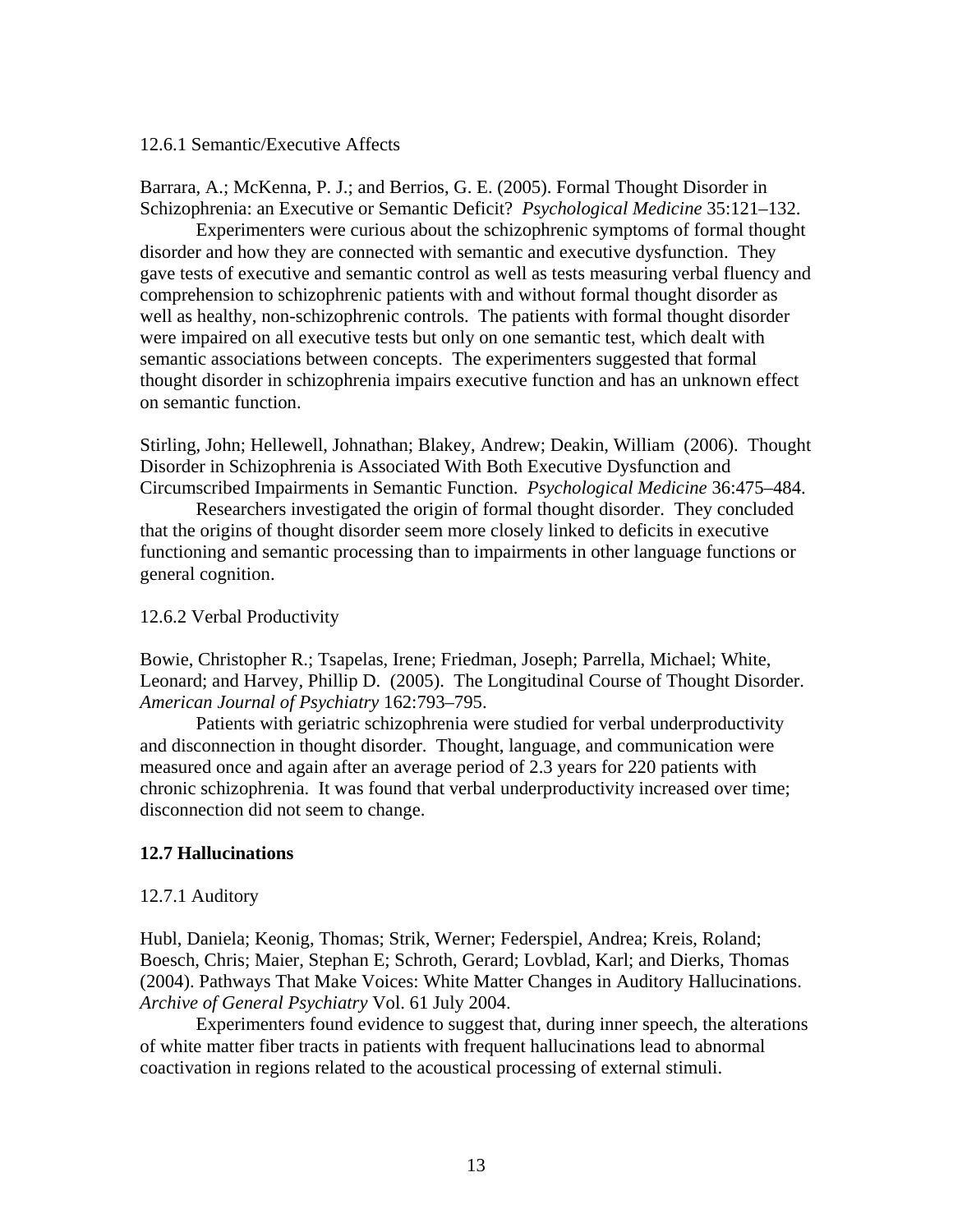Lidner, Axel; Their, Peter; Kircher, Tilo T. J.; Haarmeier, Thomas; and Leube, Dirk T. (2005). Disorders of Agency in Schizophrenia Correlate with an Inability to Compensate for the Sensory Consequences of Actions. *Current Biology* 15:1119–1124.

It had been theorized that schizophrenic individuals had been mistaking their own inner voice as someone else's voice. Researchers decided to pursue this through vision studies of schizophrenic patients. The authors found a correlation between the strength of delusions of a schizophrenic individual and the ability of the individual to cancel out selfinduced retinal information in motion perception.

### **12.8 Language Development**

Condray, Ruth. (2004). Language Development in Schizophrenia as a Developmental Learning Disorder. *Schizophrenia Research* 73:1–16.

This paper explores the idea that many schizophrenic patients may have lived with a preexisting developmental language disorder. The authors discuss the idea that a primary deficit in the temporal dynamics of brain function causes receptive language disorder in schizophrenia.

### **12.9 Logical Reasoning**

Goel, Vinod; Bartolo, Angela; St. Clair, David; and Venneri, Annalena (2004). Logical Reasoning Defects in Schizophrenia. *Schizophrenia Research* 66: 87–88.

This is a letter to the editors of Schizophrenia Research journal. The authors discuss a test they conducted on 23 schizophrenic patients to determine whether a conclusion followed logically from a premise. The results of the experiment suggested that schizophrenic patients are unable to fully mobilize the belief-laden reasoning mechanism associated with the frontal-temporal lobe system.

#### **12.10 Memory Impairments**

Brebion, Gildas; Gorman, Jack M.; Malaspina, Dolores; and Amador, Xavier (2004). A Model of Verbal Memory Impairments in Schizophrenia: Two Systems and Their Associations with Underlying Cognitive Processes and Clinical Symptoms. *Psychological Medicine* 35:133–142.

Fifty schizophrenic patients were tested for verbal memory, source memory, processing speed and selective attention. Memory efficiency was found to be distinct from memory errors. Memory efficiency was found to be associated with processing speed and selective attention at the cognitive level and depression at the symptom level. Memory errors were increased by positive symptoms of schizophrenia and decreased by certain negative symptoms (especially those reflecting lack of emotion or social interactions).

### **12.11 Myths**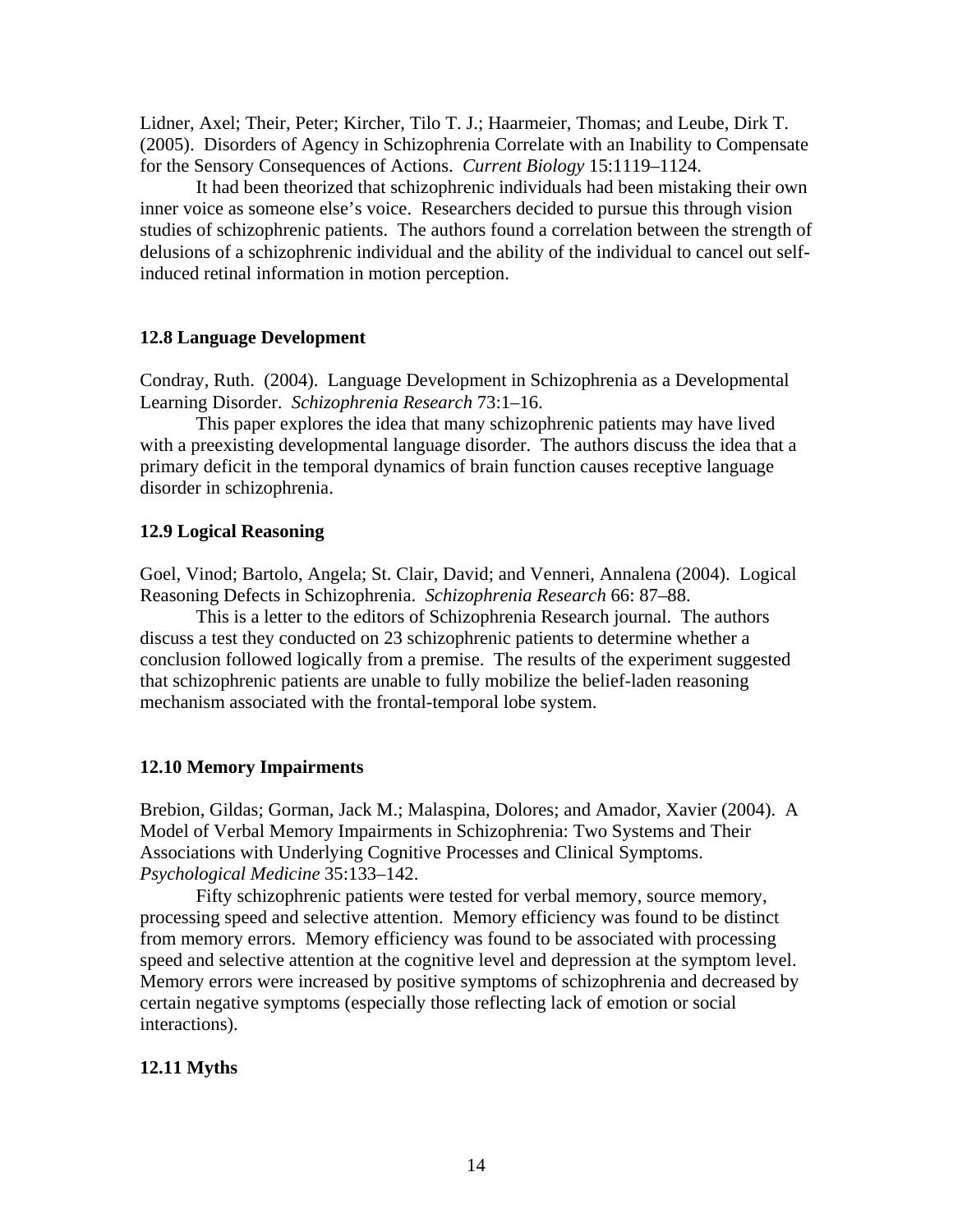McGrath, J.J. (2005). Myths and Plain Truths About Schizophrenia Epidemiology – the NAPE Lecture. *Acta Psychiatrica Scandinavica* 111:4–11.

Researchers looked at data on schizophrenic patients related to incidence rates for the disorder. By examining the data, researchers found evidence that commonly held beliefs about the disorder appeared to be false. For instance, males appeared to have higher incidence rates than females; this finding seems to contradict the idea that males and females are equally affected. Also, data suggested that the incidence of schizophrenia varied between different sites; the opposite was thought to be true.

### **12.12 Speech Problems**

12.12.1 Source Monitoring

Nienow, Tasha M., and Docherty, Nancy M. (2005). Internal Source Monitoring and Communication Disturbance in Patients with Schizophrenia. *Psychological Medicine* 35:1717–1726.

Researchers examined the relationship between internal source monitoring and disordered speech in patients with schizophrenia. Researchers found that internal source monitoring was related to the frequency of missing information.

12.12.2 Verbal Fluency

Phillips, Tania Jane; James, Anthony C. D.; Crow, Timothy J.; and Collison, Simon M. (2004). Semantic Fluency is Impaired but Phonemic and Design Fluency are Preserved in Early-Onset Schizophrenia. *Schizophrenia Research* 70:215–222.

Investigators studied impairments in verbal fluency of individuals who suffer from early-onset schizophrenia. Schizophrenic patients were shown to have significantly impaired semantic fluency when compared to controls but no impairment on phonemic or design fluency.

12.12.3 Voice Onset Time

Epstein-Lubrow, Gary; Hochstadt, Jesse; Lieberman, Philip; and Kaplan, Gary B. (June, 2005). Speech Production in Schizophrenia: Preliminary Data Regarding Voice Onset Time. [Letter to the editor]. *Schizophrenia Research* 74:1–3.

This is a letter to the editors of Schizophrenia Research journal about a study conducted among schizophrenic patients that measured voice onset time. Participants read aloud 30 monosyllabic words that each began and ended with a stop consonant. It was found that some with schizophrenia might have a disruption in the motor sequencing of speech. The authors theorized that this might be due to antipsychotic medication.

12.12.4 Word Production Deficits

Marvel, Cherie L.; Schwartz, Barbara L.; and Isaacs, Keren L. (2004). Word Production Deficits in Schizophrenia. *Brain and Language* 89:182–191.